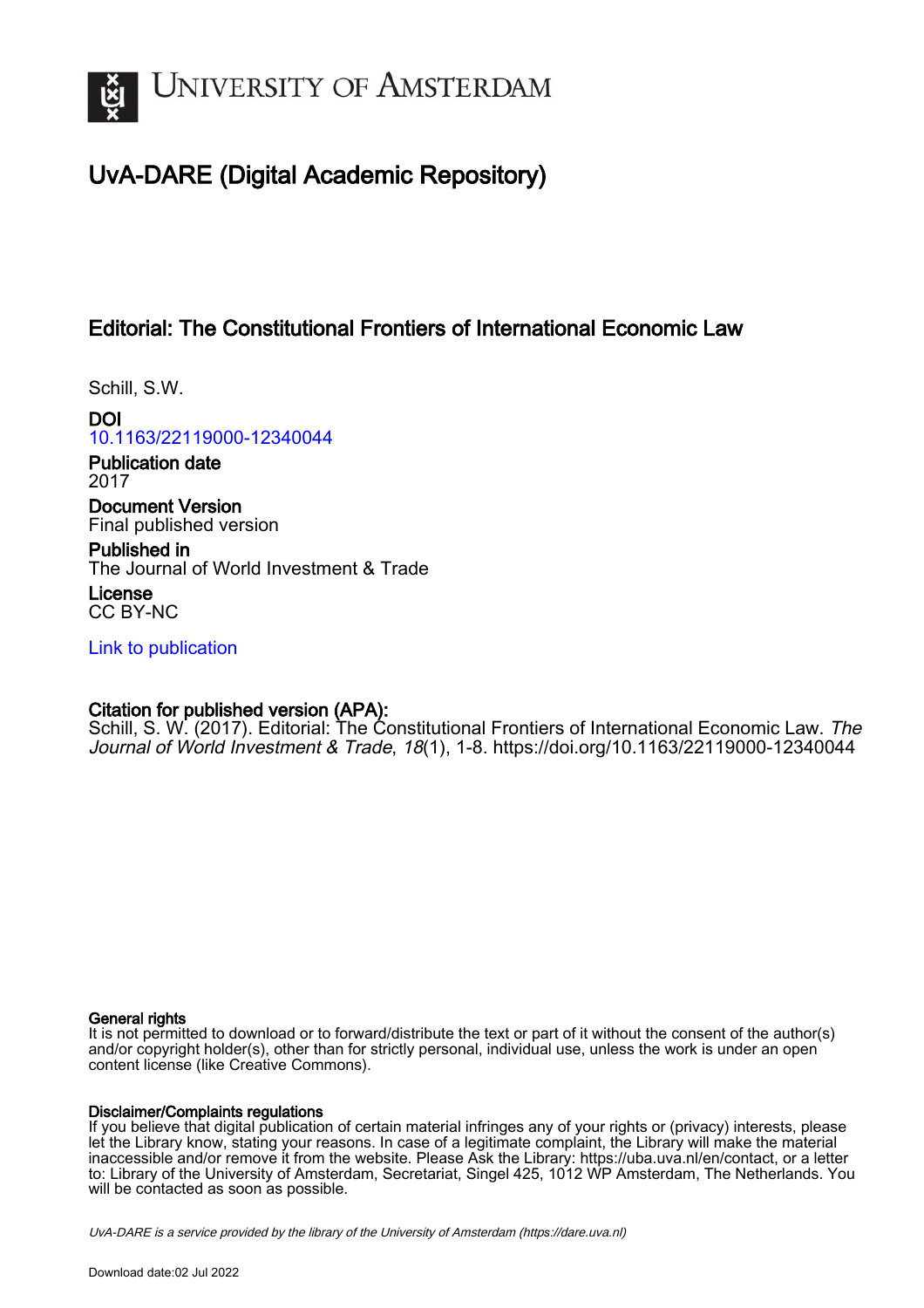

The Journal of World world<br>Investment & Trade Law \* Fconomics \* Polit brill.com/jwit

## **Editorial: The Constitutional Frontiers of International Economic Law**

*The 2016 Roll of Honor*

### **The End of Mega-Regionalism?**

For the past few years, much attention in international economic law has focused on the negotiation of so-called 'mega-regionals' – agreements, often involving multiple parties with major economic and geopolitical importance – and the changes they would bring to global economic governance. The Trans-Pacific Partnership (TPP), the Transatlantic Trade and Investment Partnership (TTIP), the Trade in Services Agreement (TiSA), the Regional Comprehensive Economic Partnership (RCEP), perhaps even the Canada-EU Economic and Trade Agreement (CETA), are the prime examples of this type of agreement. Yet, with the US presidential elections, the announcement of Donald Trump to pull out of TPP as first order of business, and the likely halt of TTIP negotiations, the prospect of pushing global economic governance forward through mega-regionals has received a major jolt.

While the basis of Trump's future economic policy is epitomized by his rhetoric of 'Making America Great Again' – which sounds populistic, egocentric, perhaps even isolationist to non-Americans – the underlying principle to put national values first is not so much different from the political opposition to mega-regionals elsewhere, including in Europe. Unlike in the United States, however, opposition in Europe, just as in many quarters in Latin America, most vocally comes from the left, not from the right – and it is coined in quite different terms. Rather than speaking the language of nationalism, it comes in the vocabulary of constitutional values – namely democracy, the rule of law, and the protection of human or fundamental rights.

Even though the European Union (EU) may have a more cosmopolitan idea of what these constitutional principles mean than the United States – after all these values are the basis of cooperation of EU Member States and part of the foundational values of the EU itself,<sup>1</sup> reference to democracy, the rule of law,

<sup>1</sup> See Article 2 of the Treaty on European Union (consolidated version) OJ C 202 (7 July 2016) 13.

<sup>©</sup> SCHILL, 2017 | DOI 10.1163/22119000-12340044

This is an open access article distributed under the terms of the Creative Commons Attribution-Noncommercial 3.0 Unported (CC-BY-NC 3.0) License.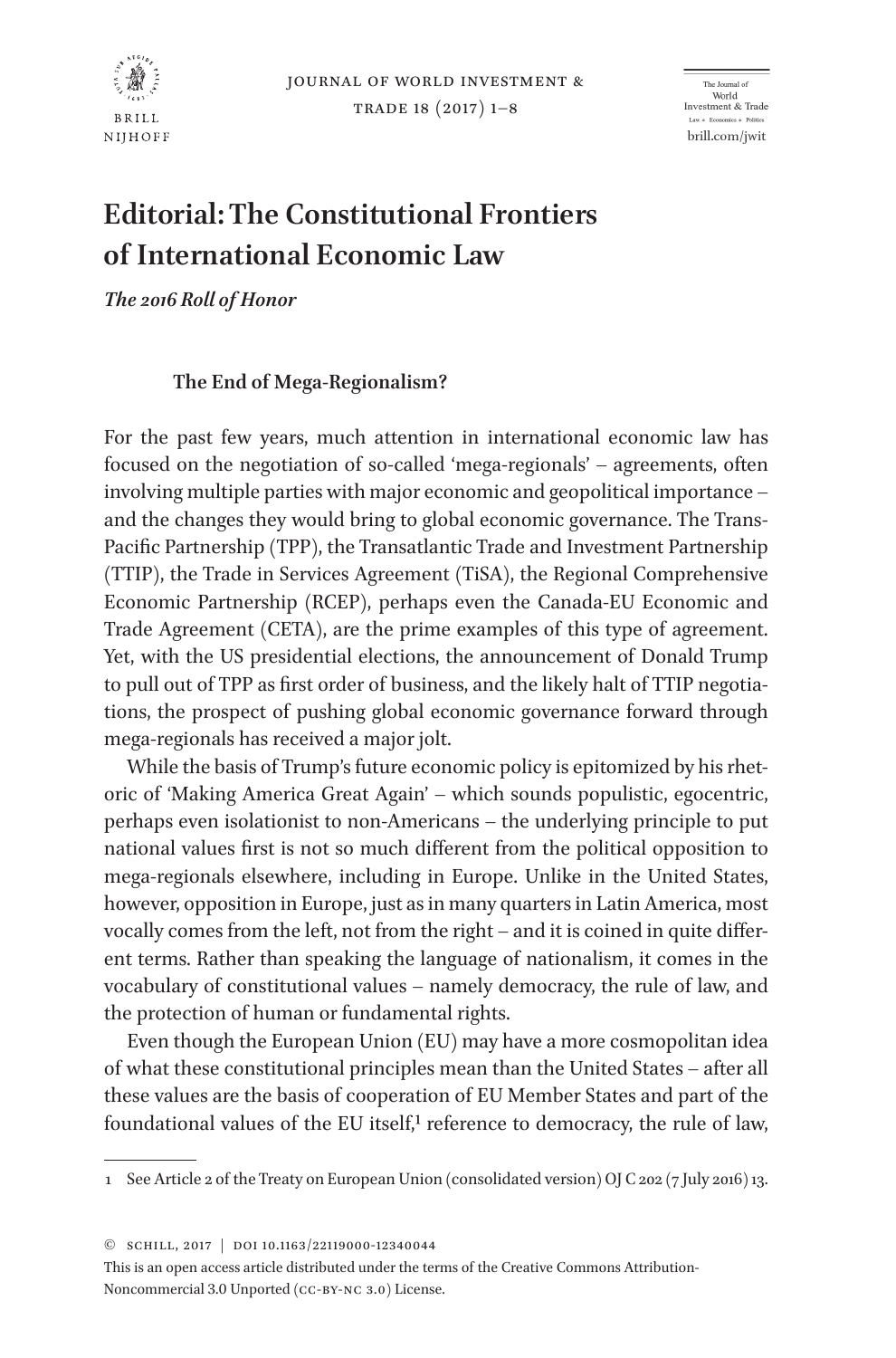and fundamental rights may be just a more indirect, politically correct, even euphemistic way of saying what Trump's more brutal rhetoric implies. In the end, both the new America and opponents to mega-regionals in Europe ultimately speak in favor of a disengagement from international economic governance through mega-regionals, replacing them with sovereign action at the level of the nation state (or that of the EU for that matter), and sticking with the existing international institutional infrastructure that is widely regarded as insufficient to effectively regulate globalization for the better. Whether the current political landscape will mean the definite end of mega-regionalism, or just reflect a temporary baisse, is probably too early to tell. What seems certain, by contrast, is that we will see a period of renewed patterns of unilateralism, perhaps even hegemony, which will continue to pose some of the challenges for international economic law that mega-regionals were sought to overcome.

#### **Increasing Involvement of Constitutional Courts**

Despite similarities in their effects, an important difference between the EU and the United States relates to the institutional implications of opposition to mega-regionals. In Europe – at least for now – this opposition does not come from an elected executive, but from large numbers of citizens and opposition parties, as well as a smaller number of Member States, or even sub-divisions of Member States – think of Wallonia – that leverage their constitutional rights against mega-regionals and the institutions they would give rise to, such as investor-state dispute settlement bodies and regulatory cooperation. And together with framing opposition to mega-regionals in constitutional language, actors whose purpose is precisely the protection of such constitutional rights and limits, namely constitutional courts, increasingly come into play.2 Following earlier examples in Latin America,<sup>3</sup> the 13 October 2016 ruling of the German Constitutional Court on a request for preliminary measures to stop

<sup>2</sup> This notwithstanding, the impact of constitutional law on international economic agreements is also addressed by the political organs involved in the negotiation of such treaties. See, for example, the references to Article 21 TEU in European Commission, 'Towards a Comprehensive European International Investment Policy' (7 July 2010) COM(2010)343 final, 9.

<sup>3</sup> See Juan Camilo Fandiño Bravo, 'The Role of Constitutional Courts in International Investment Law and Investment Treaty Arbitration: A Latin American Perspective' (2014) 18 Max Planck Ybk UN Law 667.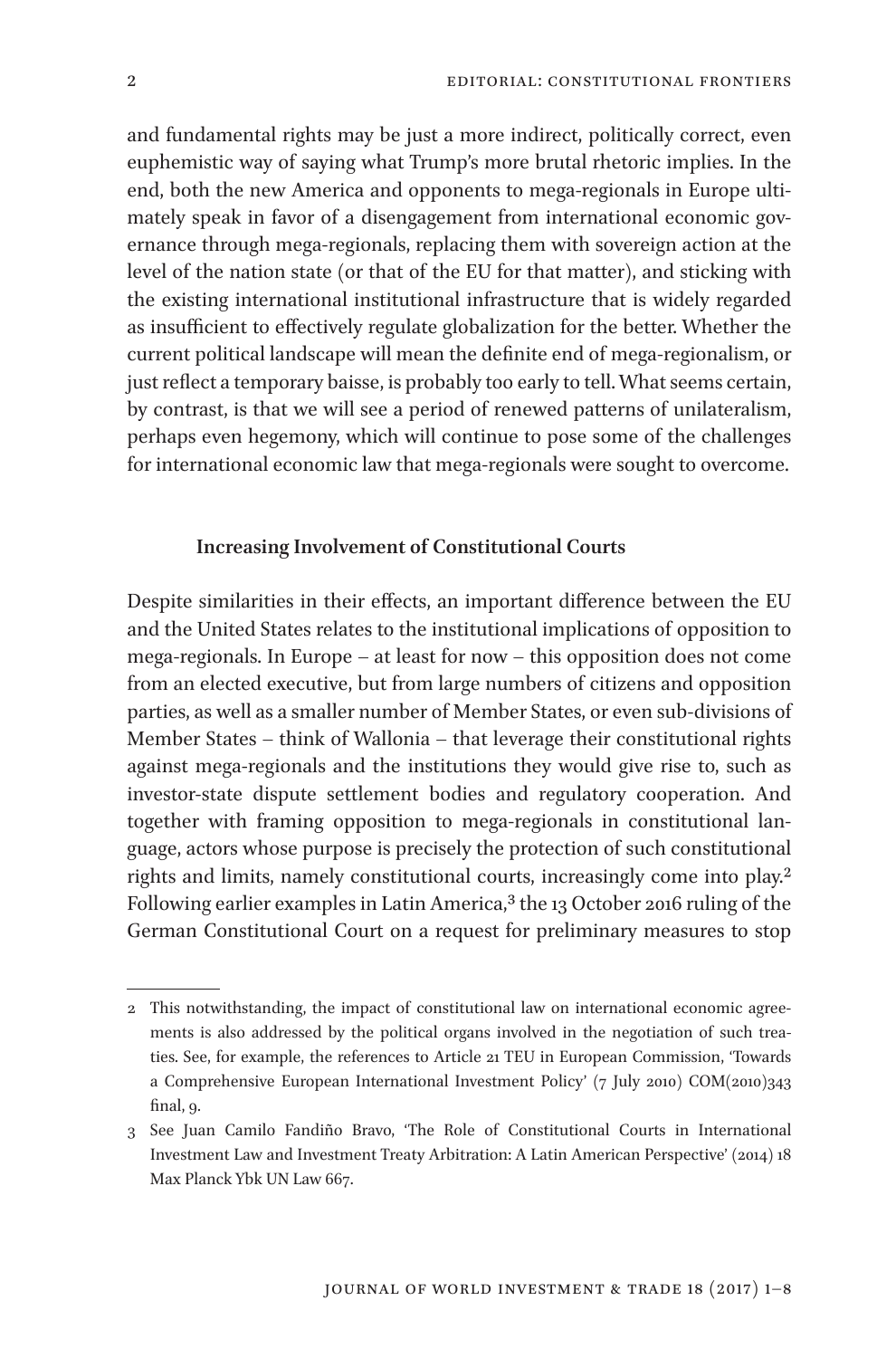the signature of CETA made in the context of a constitutional complaint against that treaty by some 120,000 individuals<sup>4</sup> is likely just the first in a number of constitutional court rulings in which international economic law encounters its constitutional frontiers head-on.

International economic law's constitutional frontiers will be further exposed in a host of upcoming decisions that all involve the relationship between constitutional law and international economic law. For one, the German Constitutional Court will have to decide on the merits of the constitutional challenge to CETA, and proceedings before other constitutional courts may follow. But also at the EU level, various proceedings before the Court of Justice of the European Union (CJEU) involve questions of EU constitutional law. Thus, the question of whether intra-EU investment treaties can be squared with principles of EU constitutional law is before the CJEU in a variety of different proceedings.5 But also the pending question before the CJEU of where the power to conclude EU trade and investment agreements resides, whether it is EU only or shared with Member States, involves a constitutional question on the distribution of competences in a quasi-federal system.6 Some, if not all, of these proceedings will see decisions in 2017. They will bring some clarity to where the constitutional frontiers of international economic law lie and show to which extent there is conflict or complementarity between the legal demands under constitutional law and the project to govern the global economy through mega-regionals.

- 4 German Constitutional Court, App No 2 BvR 1368/16, 2 BvR 1444/16, 2 BvR 1823/16, 2 BvR 1482/16, 2 BvE 3/16, Judgment (13 October 2016) <www.bverfg.de/e/rs20161013\_2bvr136816 .html> accessed 20 December 2016. For an English summary, see German Constitutional Court, Press Release No 71/2016 (13 October 2016) <www.bundesverfassungsgericht.de/ SharedDocs/Pressemitteilungen/EN/2016/bvg16-071.html> accessed 20 December 2016.
- 5 CJEU will be faced with this question in at least three types of pending proceedings: one resulting from a request for a preliminary ruling by the German Supreme Court in the context of its review of the *Achmea* case (CJEU, Case C-284/16), one relating to the enforcement of the ICSID award in the *Micula* case, which the Commission has enjoined Romania from paying (CJEU, Cases T-624/15 and T-704/15), and finally likely also cases resulting from the infringement proceedings against various Member States for non-termination of intra-EU investment treaties (see European Commission, 'Commission Asks Member States to Terminate Their Intra-EU Bilateral Investment Treaties' Press Release, Brussels (18 June 2015) <http://europa.eu/rapid/press-release\_IP-15-5198\_en.htm?locale=en> accessed 20 December 2016).
- 6 CJEU, Opinion 2/15 (pending) (dealing with the competence of the EU to sign and conclude the Free Trade Agreement with Singapore).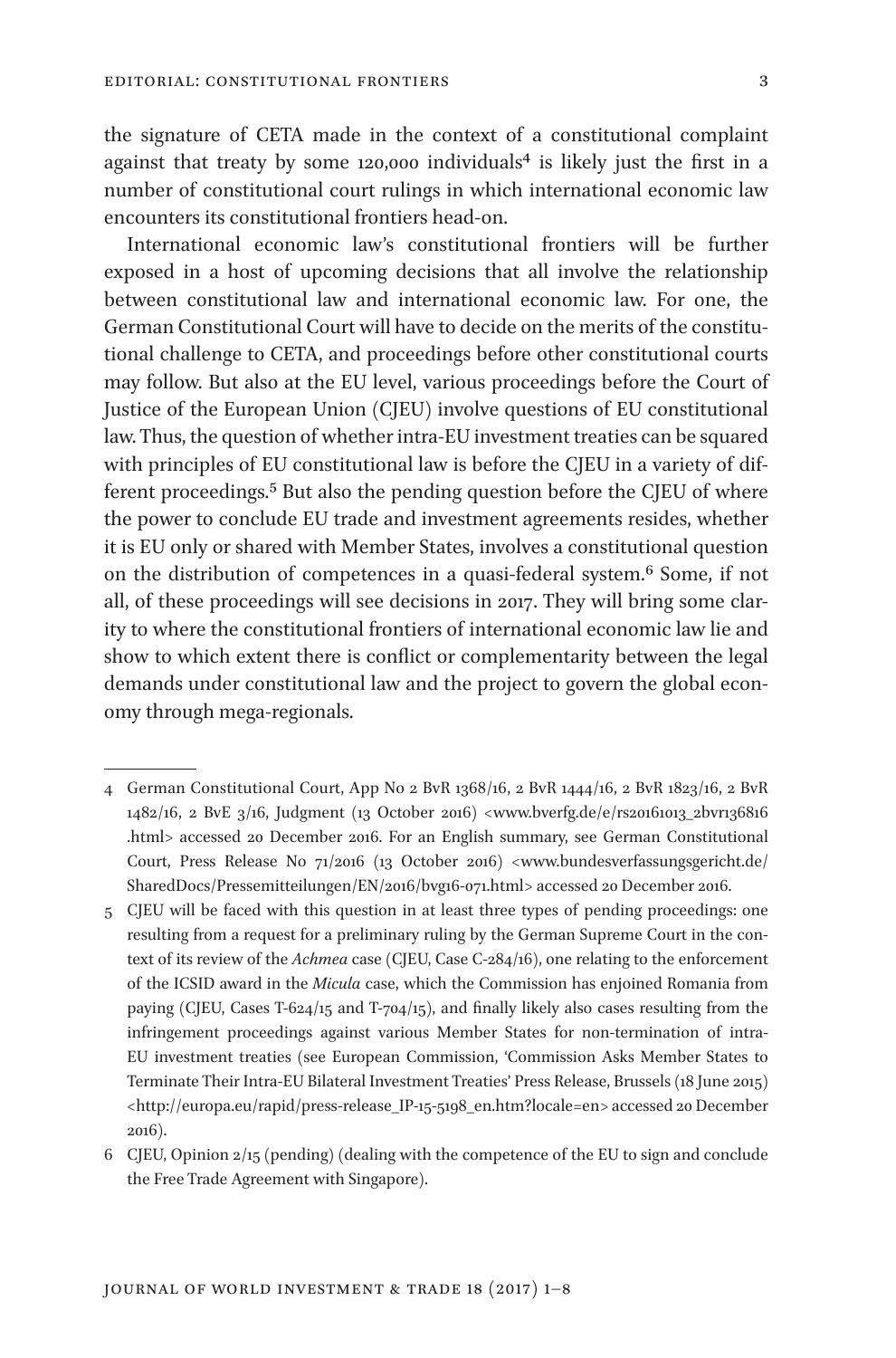## **Reasons for International Economic Law's Encounters with Constitutional Law**

The encounters between international economic law and constitutional law may seem surprising, as both fields have so far kept in maximum distance to each other. The change in the relationship, however, is only logical considering that an increasing amount of constitutional questions, or questions with constitutional implications, will be dealt with by the courts and tribunals established under mega-regionals. The investment arbitrations brought by Vattenfall relating to Germany's nuclear power phase-out,<sup>7</sup> or Philip Morris' challenges to tobacco regulations in Australia and Uruguay,<sup>8</sup> are prominent examples of cases where questions dealt with by an investment tribunal are also questions of the respective countries' constitution; sometimes they are even litigated in parallel to each other. In these cases, investment arbitration is functionally equivalent to domestic constitutional litigation in reviewing a state measures under norms that are consubstantial with those in constitutional law.9 In some cases, investment tribunals may even review whether domestic constitutional law itself is in line with the state's obligations under international economic agreements.10 And in yet other cases, investment tribunals are called to apply domestic constitutional law directly as applicable law, as the counterclaim for environmental harm based on a breach of Ecuador's Constitution in the *Perenco* case illustrates.<sup>11</sup>

Constitutional implications can not only result from the subject-matter of claims before international courts and tribunals established by mega-regionals.

<sup>7</sup> *Vattenfall AB and others v Federal Republic of Germany*, ICSID Case No ARB/12/12 (registered 31 May 2012) (pending).

<sup>8</sup> See *Philip Morris Asia Limited (Hong Kong) v The Commonwealth of Australia*, UNCITRAL, PCA Case No 2012–12, Award on Jurisdiction and Admissibility (17 December 2015) and *Philip Morris Brands SÀRL, Philip Morris Products SA and Abal Hermanos v Uruguay*, ICSID Case No ARB/10/7, Award (8 July 2016).

<sup>9</sup> This becomes particularly clear in the context of Germany's nuclear power phaseout which was also litigated before the German Constitutional Court. See German Constitutional Court, 1 BvR 2821/11, 1 BvR 321/12, 1 BvR 1456/12, Judgment (6 December 2016) <www.bverfg.de/e/rs20161206\_1bvr282111.html> accessed 20 December 2016.

<sup>10</sup> *Bernhard von Pezold and others v Republic of Zimbabwe*, ICSID Case No ARB/10/15, Award (28 July 2015) (dealing inter alia with the legality under an international investment treaty of a constitutional amendment that differentiated between nationals and foreigners in relation to land ownership).

<sup>11</sup> See *Perenco Ecuador Ltd v The Republic of Ecuador*, ICSID Case No ARB/08/6, Interim Decision on the Environmental Counterclaim (11 August 2015) paras 319 ff.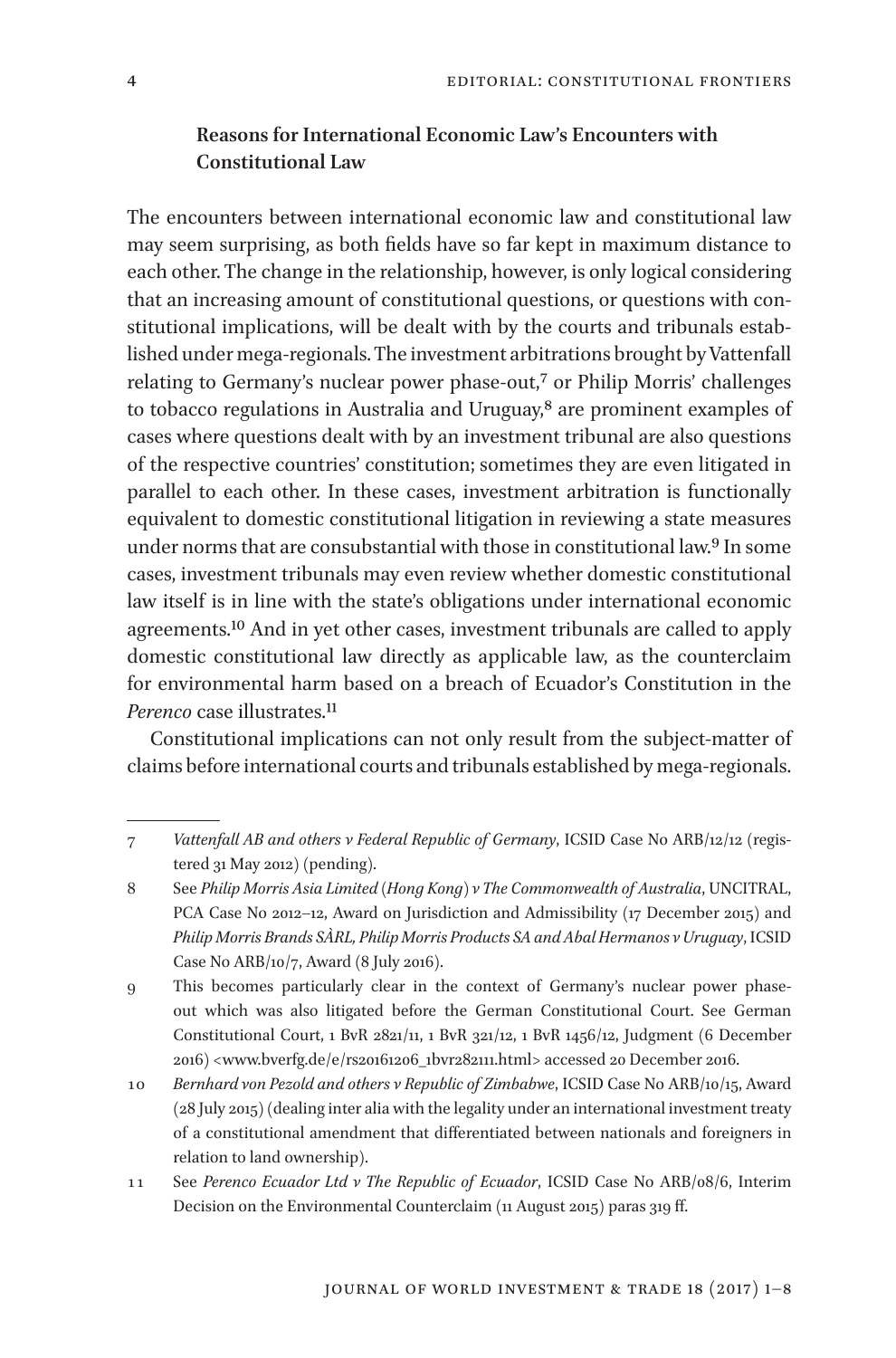They are also raised by the activities of these courts and tribunals themselves. Most prominently, the fact that international courts and tribunals do not only apply pre-existing international treaties, but to a considerable extent develop these standards through their jurisprudential activities, and thereby become important law-makers,<sup>12</sup> raises constitutional concerns. This is all the more true as international courts and tribunals regularly are not subject to the same type of constitutional controls as domestic courts that we are accustomed to under most domestic constitutional systems, notably the possibility of the legislator to react to jurisprudence it does not see fit.<sup>13</sup>

For all of these reasons, the domains of constitutional law and international economic law cannot anymore be clearly separated, but increasingly, and in important aspects, overlap.

### **Conceptualizing the Relationship: Conflict of Complementarity?**

The increasing overlap between constitutional law and international economic law will unavoidable raise the question of which system has primacy over the other. The answer to this question is much less straightforward than one may at first think: all depends on perspective. From the perspective of a constitutional court, the applicable law and hence the order that determines the relationship between constitutional law and international economic law, is constitutional law. International economic law can thus only exist within the limits of constitutional law. This perspective becomes particularly clear, when constitutional courts block mega-regionals in case of their unconstitutionality before they come into force.

If, by contrast, international economic agreements have entered into force, and if the question about the relationship with constitutional law is asked by an international court or tribunal, the perspective is different. Here, domestic constitutional law, like any other domestic law, is not an excuse for compliance with international legal obligations.<sup>14</sup> For an international court of tribunal, international economic law is supreme.

<sup>12</sup> See generally Stephan W Schill, 'System-Building in Investment Treaty Arbitration and Lawmaking' (2011) 21 German LJ 1083.

<sup>13</sup> For this argument from the perspective of the principle of democracy see Armin von Bogdandy and Ingo Venzke, *In Whose Name? A Public Law Theory of International Adjudication* (OUP 2014).

<sup>14</sup> See Article 27 of the Vienna Convention on the Law of Treaties (concluded 23 May 1969) 1155 UNTS 331 and Articles 3 and 32 of the Articles on State Responsibility <http://legal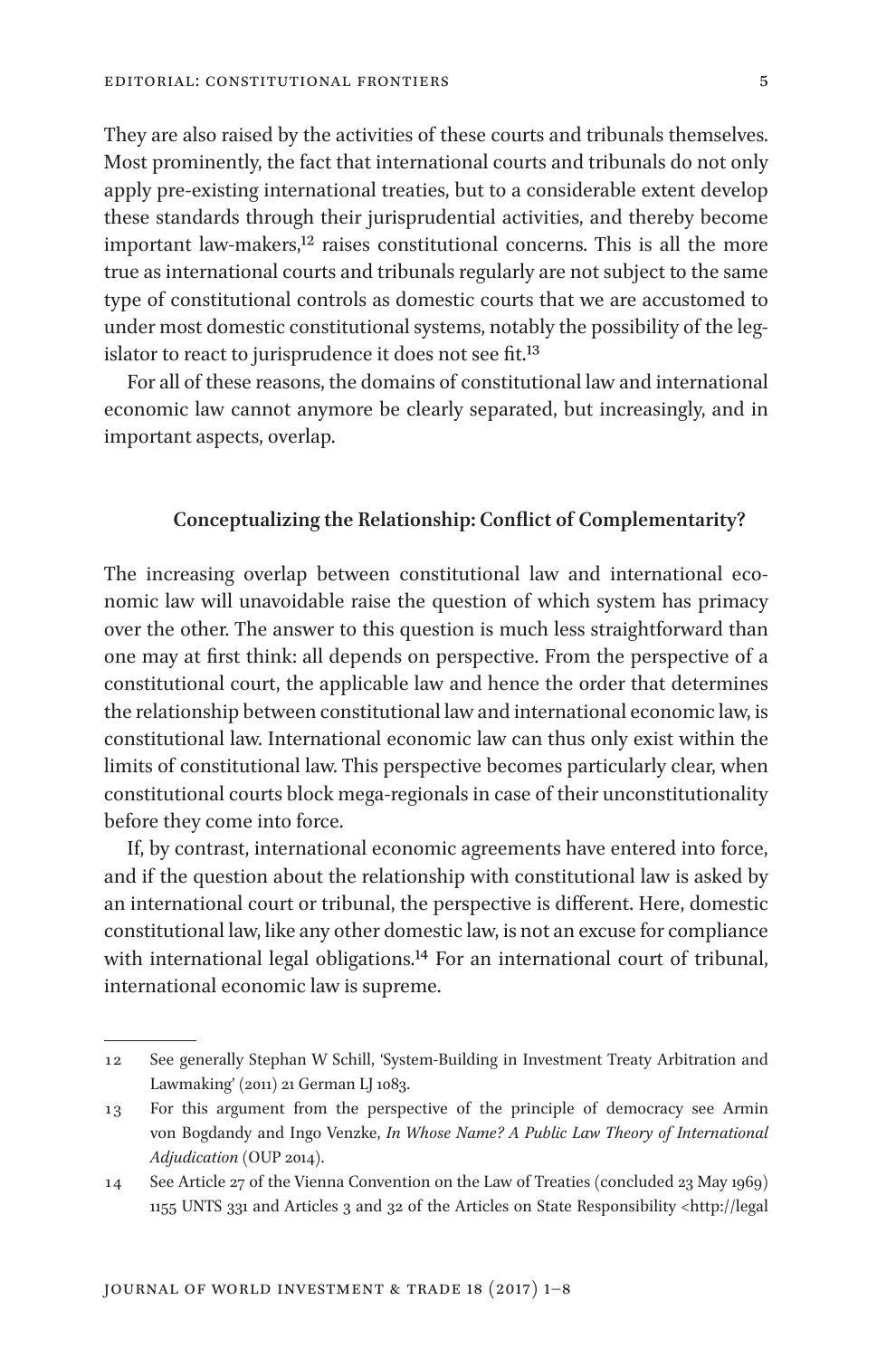Ultimately, such conflicts may lead to serious confrontations between constitutional courts and international courts and tribunals that can cast the effectiveness and legitimacy of both constitutional law and international economic law into doubt. The question that arises is therefore whether strategies exist for all actors involved to avoid conflicts and confrontation between international economic law and constitutional law, respectively international courts and tribunals and constitutional courts, while staying faithful to their respective missions to protect their constitutive legal order.

## **Drawing Inspiration from the Relationship Between Constitutional Courts and the CJEU**

Comparative approaches prove immensely helpful in answering this question. In fact, the relationship between the CJEU and constitutional courts in EU Member States, as much as it is used as an example to illustrate confrontation, is also a great example for the various strategies of cooperation that exist between these courts in working together to ensure that public authority, whether exercised at the domestic or the supranational level, stays faithful to the common constitutional objectives shared by both EU law and its Member States to implement democracy, the rule of law, and the fulfillment of human and fundamental rights and freedoms, while pursuing increased economic and political integration.

In this common endeavor, which has been termed to form part of a 'composite constitutional jurisdiction',15 conflicts between the CJEU and constitutional courts in Member States are theoretically and conceptually unavoidable because courts at both levels proclaim the ultimate supremacy of their constitutional order.16 But in practice conflicts are limited. Thus, constitutional courts in Member States limit their control of the EU and the CJEU to ensuring that the domestic constitutional identity is not infringed and that acts of EU law, and the CJEU's interpretations of it, are not manifestly *ultra vires*. The CJEU, in turn, leaves a significant margin to Member States and their constitutional courts to implement important domestic constitutional values. Hence,

<sup>.</sup>un.org/ilc/texts/instruments/english/draft\_articles/9\_6\_2001.pdf> accessed 20 December 2016.

<sup>15</sup> Andreas Voßkuhle, 'Multilevel Cooperation of the European Constitutional Courts—*Der Europäische Verfassungsgerichtsverbund*' (2010) 6 EuConst 175.

<sup>16</sup> On this and the following see in depth Armin von Bogdandy and Stephan W Schill, 'Overcoming Absolute Primacy: Respect for National Identity Under the Lisbon Treaty' (2011) 48 CMLR 1417.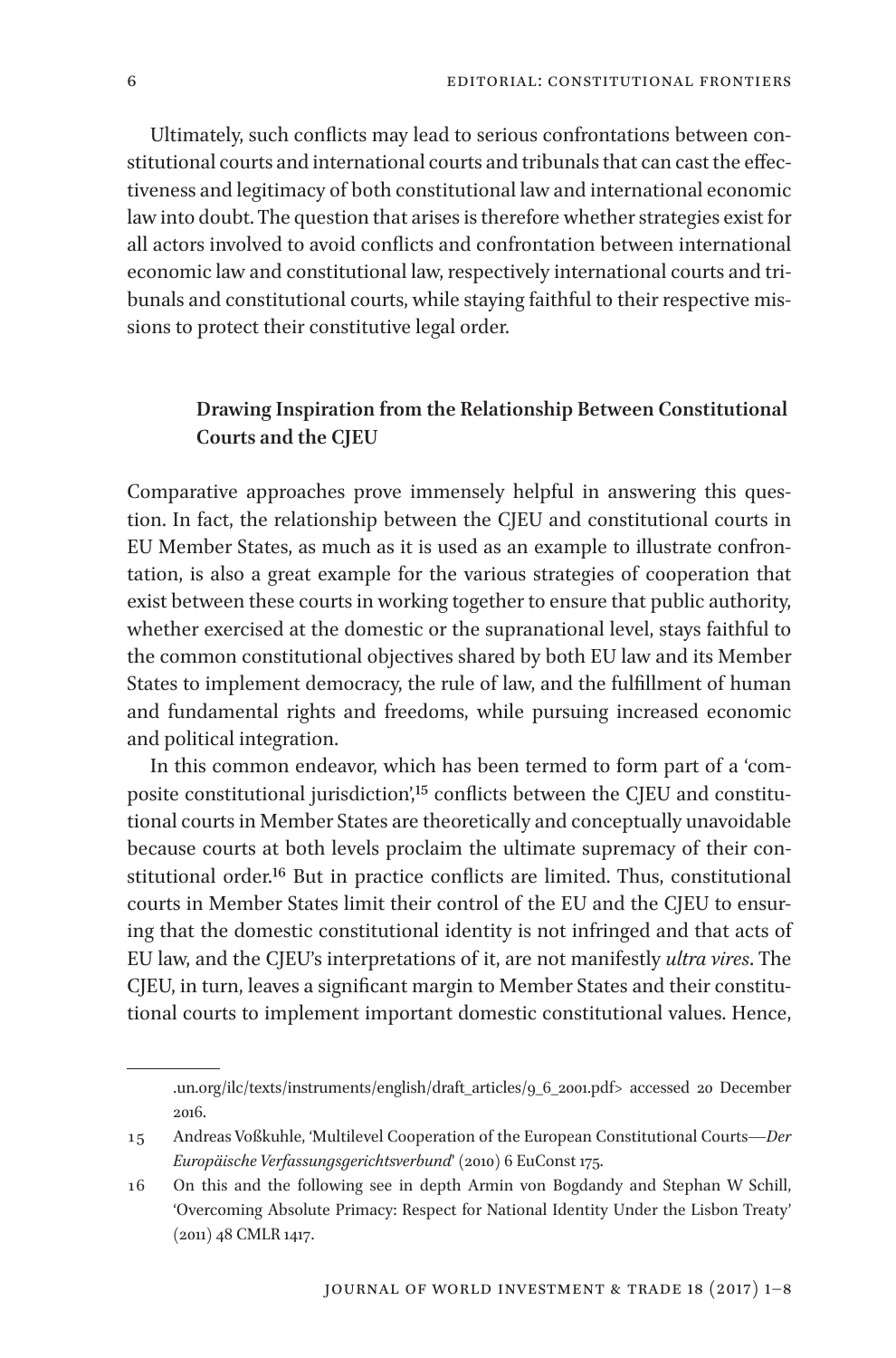while claiming supremacy over the respective other, courts at both levels also exercise considerable deference to each other and engage in a judicial dialogue about the proper implementation of the European project and the appropriate level of interaction this demands of domestic constitutional law and EU law.

Courts and tribunals established under international economic agreements, as well as constitutional courts, could, and arguably should, draw inspiration from the relationship between the CJEU and constitutional courts in EU Member States when approaching the constitutional frontier of international economic law from their respective vantage points. After all, international economic agreements, to a considerable extent, share constitutional concerns for subjecting government action to the rule of law and to honoring basic economic rights, while ensuring states' policy space to pursue competing public interests. For this reason, constitutional law and constitutional courts should not tag international economic law automatically with constitutional suspicion. On the contrary, international economic law can help states achieve constitutional objectives, including furthering the rule of law and implementing good governance and sustainable development.17 At the same time, constitutional courts should ensure that international economic law is implemented in conformity with constitutional standards of democracy, the rule of law, and fundamental and human rights.

Conversely, international courts and tribunals should exercise caution and deference in light of the constitutional values that may be at stake in certain disputes and permit the pursuance of constitutional values that do not frustrate the very objectives of international economic agreements. This also means, however, that international courts and tribunals should not grant *carte blanche* to all government action that comes under the cloud of constitutional law, just as constitutional courts should not uncritically sanction international economic law as beyond constitutional importance. In both respects, embedding an analysis of the boundaries of constitutional and international economic law in a comparative constitutional perspective may prove helpful to find solutions that are widely accepted.18

All in all, the relationship between constitutional law and international economic law, as well as that between constitutional courts and international economic courts and tribunals, should be one of mutual respect and mutual control. To achieve this purpose, mutual understanding and communication

<sup>17</sup> See further Stephan W Schill and Vladislav Djanic, 'International Investment Law and Community Interests' (Society of International Economic Law (SIEL) Working Paper No 2016/01, 23 June 2016) <https://ssrn.com/abstract=2799500> accessed 20 December 2016.

<sup>18</sup> See further the contributions in Schill W Schill (ed), *International Investment Law and Comparative Public Law* (OUP 2010).